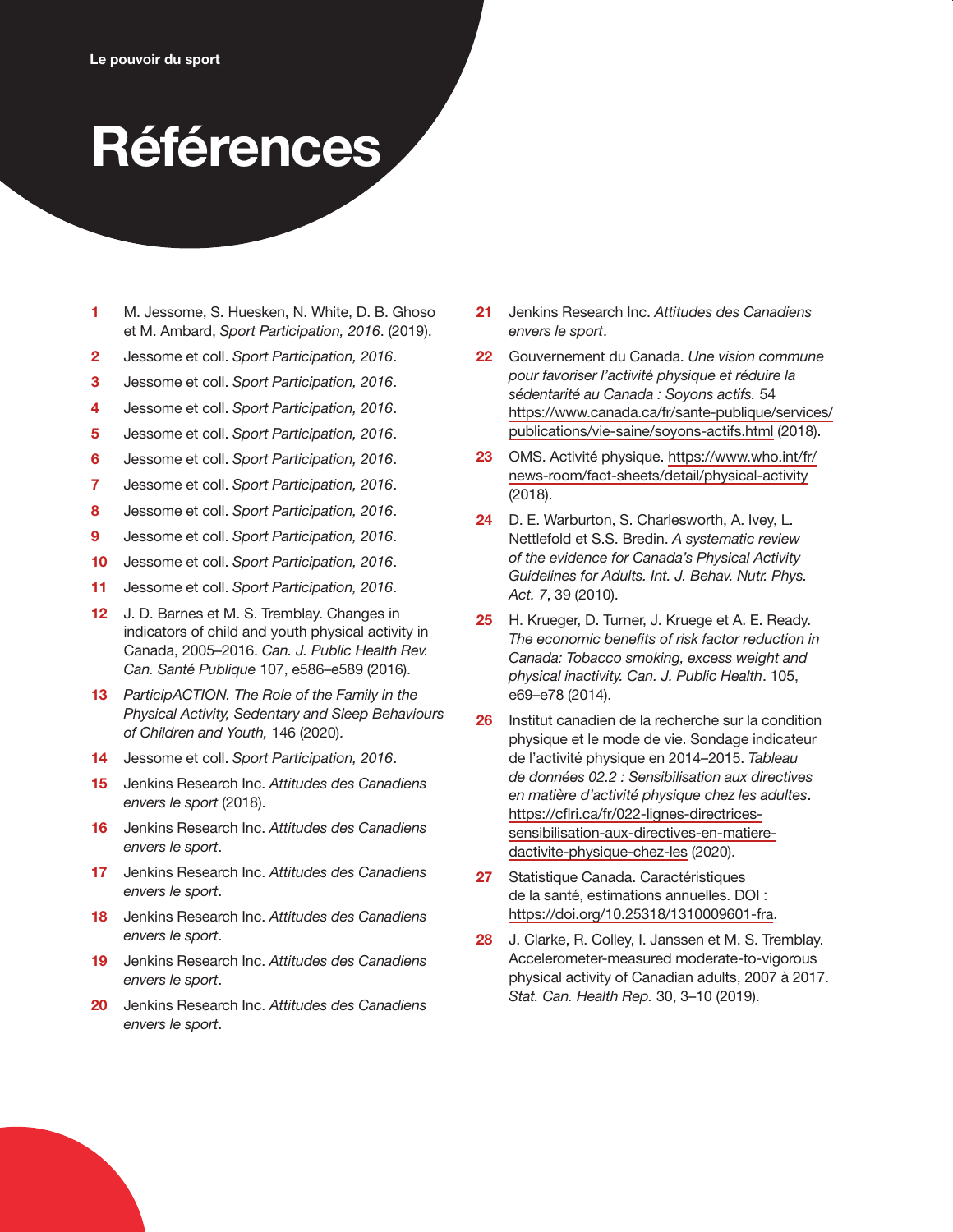- **29** Clarke et coll. Accelerometer-measured moderate-to-vigorous physical activity of Canadian adults.
- **30** Jessome et coll. Sport Participation, 2016.
- **31** Jessome et coll. Sport Participation, 2016.
- **32** Warburton et coll. A systematic review of the evidence for Canada's Physical Activity Guidelines for Adults.
- **33** Statistique Canada. Les principales causes de décès, population totale, selon le groupe d'âge. DOI : https://doi.org/10.25318/1310039401-fra.
- **34** H. Krueger, E. N. Andres, J. M. Koot et B. D. Reilly. The economic burden of cancers attributable to tobacco smoking, excess weight, alcohol use, and physical inactivity in Canada. Curr. Oncol. 23, 241 (2016).
- **35** Statistique Canada. Les principales causes de décès, population totale, selon le groupe d'âge.
- **36** M. A. Nystoriak et A. Bhatnagar. Cardiovascular Effects and Benefits of Exercise. Front. Cardiovasc. Med. 5, (2018).
- **37** Nystoriak et Bhatnager. Cardiovascular Effects and Benefits of Exercise.
- **38** Statistique Canada. Les principales causes de décès, population totale, selon le groupe d'âge.
- **39** Nystoriak et Bhatnager. Cardiovascular Effects and Benefits of Exercise.
- **40** S. R. Colberg et coll. Exercise and Type 2 Diabetes. Diabetes Care 33, e147–e167 (2010).
- **41** Y. Zisman-Ilani, K. Fasing, M. Weiner et D. J. Rubin. Exercise capacity is associated with hospital readmission among patients with diabetes. BMJ Open Diabetes Res. Care 8, (2020).
- **42** Agence de la santé publique du Canada. Quel est l'impact de l'ostéoporose au Canada et que font les Canadiens pour veiller à la santé de leurs os? : Points saillants de l'Enquête sur la santé dans les collectivités canadiennes de 2009 - Réponse rapide sur l'ostéoporose (Agence de la santé publique du Canada, 2010).
- **43** Quelques faits | Ostéoporose Canada. https://osteoporosecanada.ca/quelques-faits/.
- **44** M. G. Benedetti, G. Furlini, A. Zati et G. Letizia Mauro. The Effectiveness of Physical Exercise on Bone Density in Osteoporotic Patients. BioMed Res. Int. 2018, (2018).
- **45** P. Smetanin et coll. The Life and Economic Impact of Major Mental Illnesses in Canada: 2011 to 2041. https://www.mentalhealthcommission.ca/sites/ default/files/MHCC\_Report\_Base\_Case\_FINAL ENG\_0\_0.pdf (2011).
- **46** P. Smetanin et coll. The Life and Economic Impact of Major Mental Illnesses in Canada: 2011 to 2041.
- **47** Agence de la santé publique du Canada. Système canadien de surveillance des maladies chroniques (SCSMC), Outil de données 2000–2016, édition 2019. (2019).
- **48** Enquête sur la santé dans les collectivités canadiennes, 2019. 4 https://www150.statcan.gc.ca/n1/dailyquotidien/200806/dq200806a-fra.htm (2020).
- **49** Le Centre de toxicomanie et de santé mentale (CAMH). Mental Illness and Addiction: Facts and Statistics. CAMH https://www.camh.ca/fr/agentdu-changement/la-crise-est-reelle/ (2020).
- **50** Agence de la santé publique du Canada. Rapport du Système canadien de surveillance des maladies chroniques : Les maladies mentales au Canada, 2015. (2015).
- **51** S. P. Morris, G. Fawcett, L. Brisebois, J. Hughes et Statistique Canada. Un profil de la démographie, de l'emploi et du revenu des Canadiens ayant une incapacité âgés de 15 ans et plus, 2017. (2018).
- **52** Smetanin et coll. The Life and Economic Impact of Major Mental Illnesses in Canada: 2011 to 2041.
- **53** M. Hamer, E. Stamatakis et A. Steptoe. Doseresponse relationship between physical activity and mental health: the Scottish Health Survey. Br. J. Sports Med. 43, 1111–1114 (2009).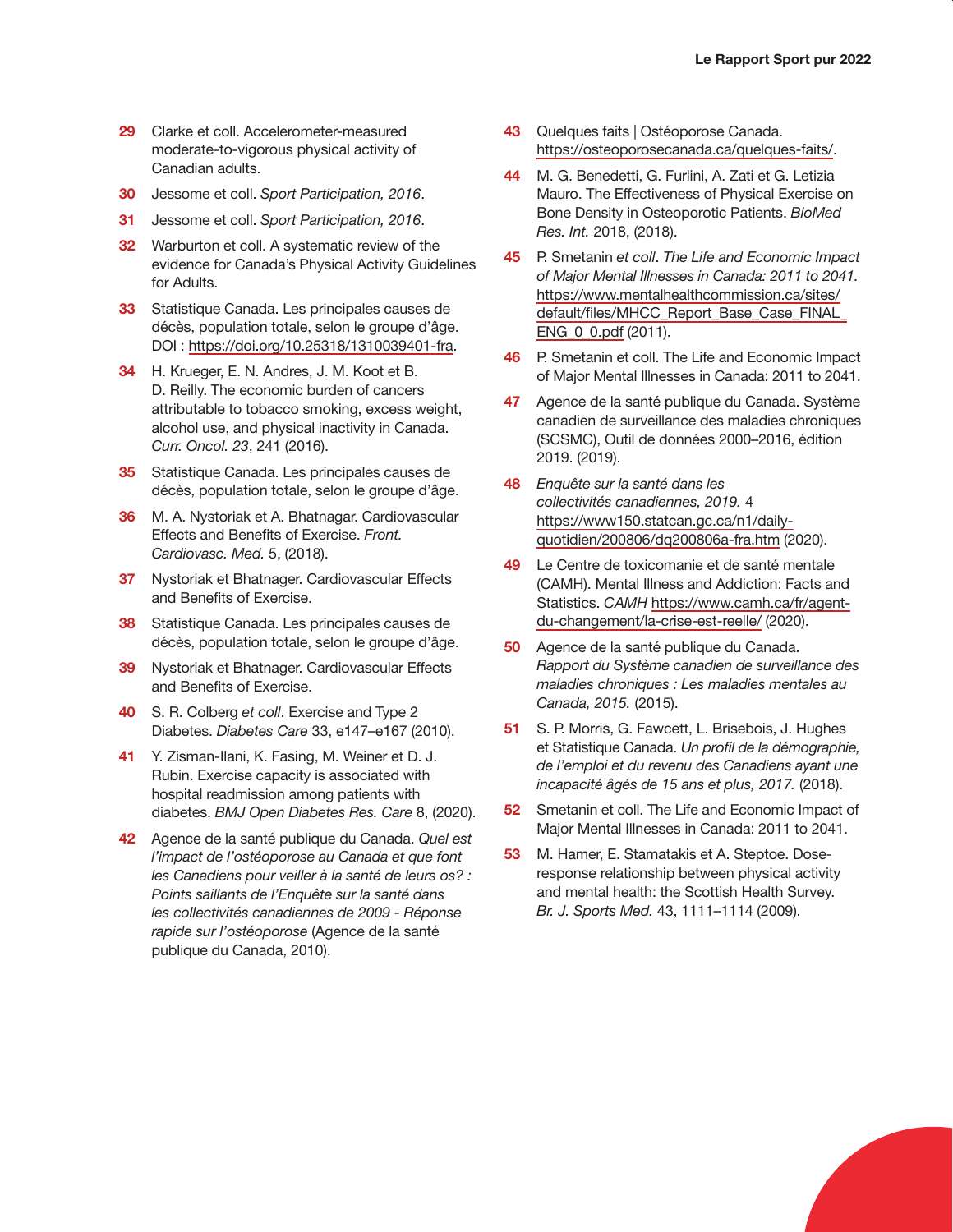- **54** A. J. Morgan, A. G. Parker, M. Alvarez-Jimenez et A. F. Jorm. Exercise and Mental Health: An Exercise and Sports Science Australia Commissioned Review. J. Exerc. Physiol. Online 16, 64–73 (2013).
- **55** Jessome et coll. Sport Participation, 2016.
- **56** R. M. Eime, J. A. Young, J. T. Harvey, M. J. Charity et W. R. Payne. A systematic review of the psychological and social benefits of participation in sport for adults: informing development of a conceptual model of health through sport. Int. J. Behav. Nutr. Phys. Act. 10, 135 (2013).
- **57** Gouvernement du Canada. Une vision commune pour favoriser l'activité physique et réduire la sédentarité au Canada : Soyons actifs.
- **58** Jessome et coll. Sport Participation, 2016.
- **59** Jessome et coll. Sport Participation, 2016.
- **60** Agence de la santé publique du Canada. Prévalence des maladies chroniques et des facteurs de risque chez les Canadiens âgés de 65 ans et plus. https://www.canada.ca/fr/services/ sante/publications/maladies-et-affections/ prevalence-maladies-chroniques-facteurs-risquecanadiens-ages-65-ans-plus.html (2020).
- **61** Statistique Canada. Les principales causes de décès, population totale, selon le groupe d'âge.
- **62** Q. Meng, Lin, M.-S. et I.-S. Tzeng. Relationship Between Exercise and Alzheimer's Disease: A Narrative Literature Review. Front. Neurosci. 14, (2020).
- **63** Clarke et coll. Accelerometer-measured moderate-to-vigorous physical activity of Canadian adults.
- **64** A. C. Tricco et coll. Comparisons of Interventions for Preventing Falls in Older Adults: A Systematic Review and Meta-analysis. JAMA 318, 1687–1699 (2017).
- **65** W. J. Chodzko-Zajko et coll. Exercise and Physical Activity for Older Adults: Med. Sci. Sports Exerc. 41, 1510–1530 (2009).
- **66** C. R. Jenkin, R. M. Eime, H. Westerbeek, G. O'Sullivan et J. G. Z. van Uffelen. Sport and ageing: a systematic review of the determinants and trends of participation in sport for older adults. BMC Public Health 17, 976 (2017).
- **67** Krueger et coll. The economic benefits of risk factor reduction in Canada: Tobacco smoking, excess weight and physical inactivity.
- **68** Krueger et coll. The economic benefits of risk factor reduction in Canada: Tobacco smoking, excess weight and physical inactivity.
- **69** R. B. Hopkinds et coll. The current economic burden of illness of osteoporosis in Canada. Osteoporosis International. 27, 3023 – 3032 (2016).
- **70** ParticipACTION. The Role of the Family in the Physical Activity, Sedentary and Sleep Behaviours of Children and Youth
- **71** ParticipACTION. The Role of the Family in the Physical Activity, Sedentary and Sleep Behaviours of Children and Youth
- **72** ParticipACTION. The Role of the Family in the Physical Activity, Sedentary and Sleep Behaviours of Children and Youth
- **73** Institut canadien de la recherche sur la condition physique et le mode de vie. Participation in organized physical activity and sport. https://cflri.ca/sites/default/files/node/1671/files/ CPLY%202014-2016%20Bulletin%202%20-%20 Organized\_EN.pdf (2016).
- **74** Jenkins Research Inc. Attitudes des Canadiens envers le sport.
- **75** L. Purcell. Sport readiness in children and youth. Paediatr. Child Health 10, 343–344 (2005).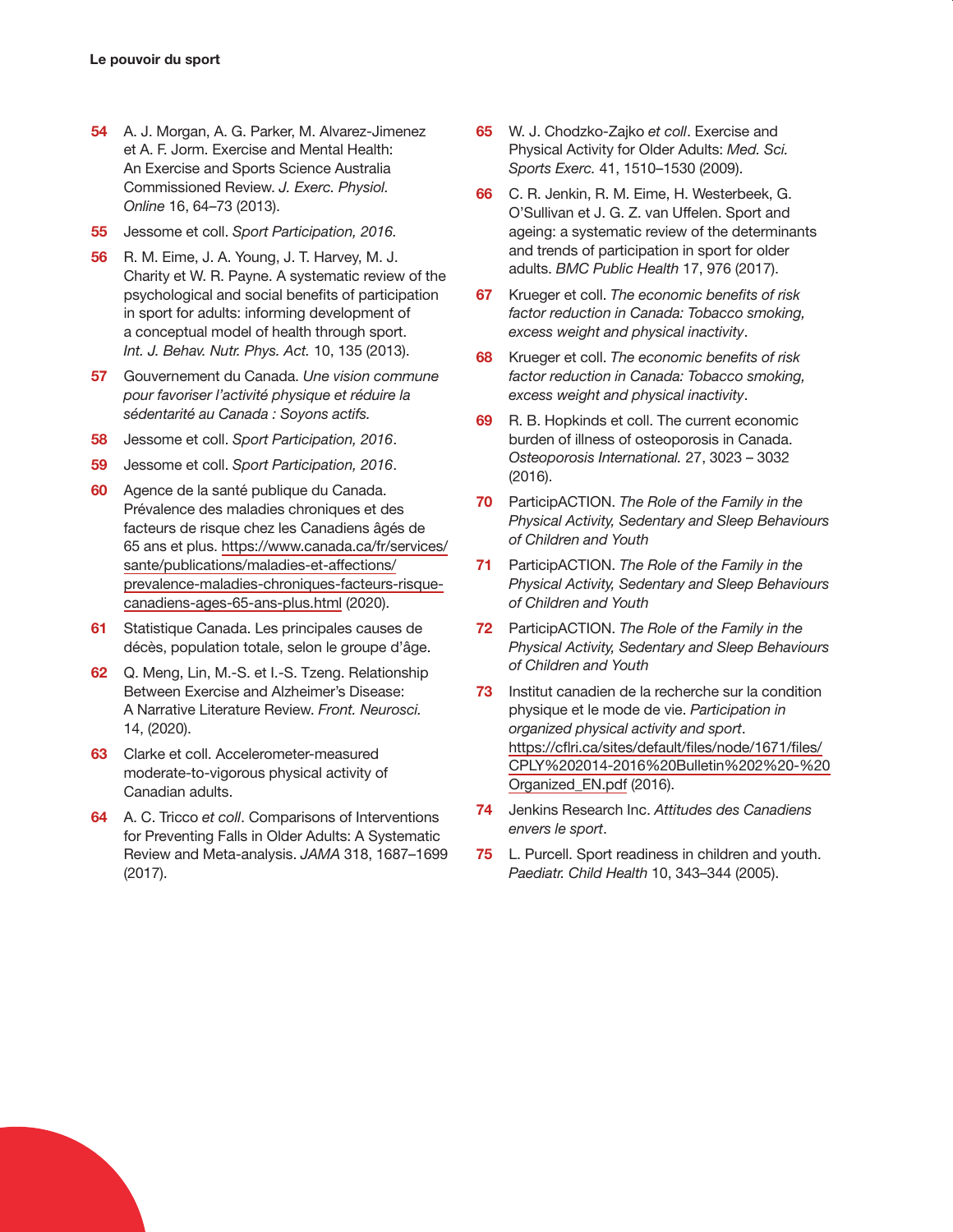- **76** ParticipACTION. The Role of the Family in the Physical Activity, Sedentary and Sleep Behaviours of Children and Youth
- **77** Organisation mondiale de la Santé. Activité physique.
- **78** M. Efrat. The relationship between low-income and minority children's physical activity and academic-related outcomes: a review of the literature. Health Educ. Behav. 38, 441-51 (2011).
- **79** ParticipACTION. The Brain + Body Equation: Canadian kids need active bodies to build their best brains. https://participaction.cdn.prismic.io/ participaction%2F38570bed-b325-4fc8-8855 f15c9aebac12\_2018\_participaction\_report card\_-\_full\_report\_0.pdf (2018).
- **80** D. H. Jones-Palm et J. Palm. Physical activity and its impact on health behavior among youth. Organisation mondiale de la Santé. 5 (2005).
- **81** A. Guèvremont, L. Findlay et D. Kohen. Organized Extracurricular Activities: Are In-School and Out-of-School Activities Associated With Different Outcomes for Canadian Youth? J. Sch. Health 84, 317–325 (2014).
- **82** L. Purcell. Sport readiness in children and youth.
- **83** Organisation mondiale de la Santé. Guidelines on physical activity, sedentary behaviour and sleep for children under 5 years of age. (2019).
- **84** Organisation mondiale de la Santé. Guidelines on physical activity, sedentary behaviour and sleep for children under 5 years of age.
- **85** V. Carson et coll. Systematic review of the relationships between physical activity and health indicators in the early years (0–4 years). BMC Public Health 17, (2017).
- **86** Organisation mondiale de la Santé. Guidelines on physical activity, sedentary behaviour and sleep for children under 5 years of age.
- **87** ParticipACTION. The Role of the Family in the Physical Activity, Sedentary and Sleep Behaviours of Children and Youth
- **88** ParticipACTION. The Brain + Body Equation: Canadian kids need active bodies to build their best brains.
- **89** ParticipACTION. The Role of the Family in the Physical Activity, Sedentary and Sleep Behaviours of Children and Youth
- **90** ParticipACTION. The Brain + Body Equation: Canadian kids need active bodies to build their best brains.
- **91** Purcell, Sport readiness in children and youth.
- **92** M. Harlow, L. Wolman et J. Fraser-Thomas. Should toddlers and preschoolers participate in organized sport? A scoping review of developmental outcomes associated with young children's sport participation. Int. Rev. Sport Exerc. Psychol. 13, 40–64 (2020).
- **93** ParticipACTION. The Brain + Body Equation: Canadian kids need active bodies to build their best brains.
- **94** ParticipACTION. The Brain + Body Equation: Canadian kids need active bodies to build their best brains.
- **95** V. Carson et coll. Systematic review of the relationships between physical activity and health indicators in the early years (0–4 years).
- **96** R. D. Neville, Y. Guo, C. A. Boreham et K. D. Lakes. Longitudinal Association Between Participation in Organized Sport and Psychosocial Development in Early Childhood. J. Pediatr. (2020) doi: https://doi.org/10.1016/j.jpeds.2020.10.077.
- **97** I. Jahagirdar, L. A. Venditti, A. Duncan, N. Reed et S. Fleming. Exploring the relationship between participation in a structured sports program and development of gross motor skills in children ages 3 to 6 years. J. Occup. Ther. Sch. Early Interv. 10, 203–212 (2017).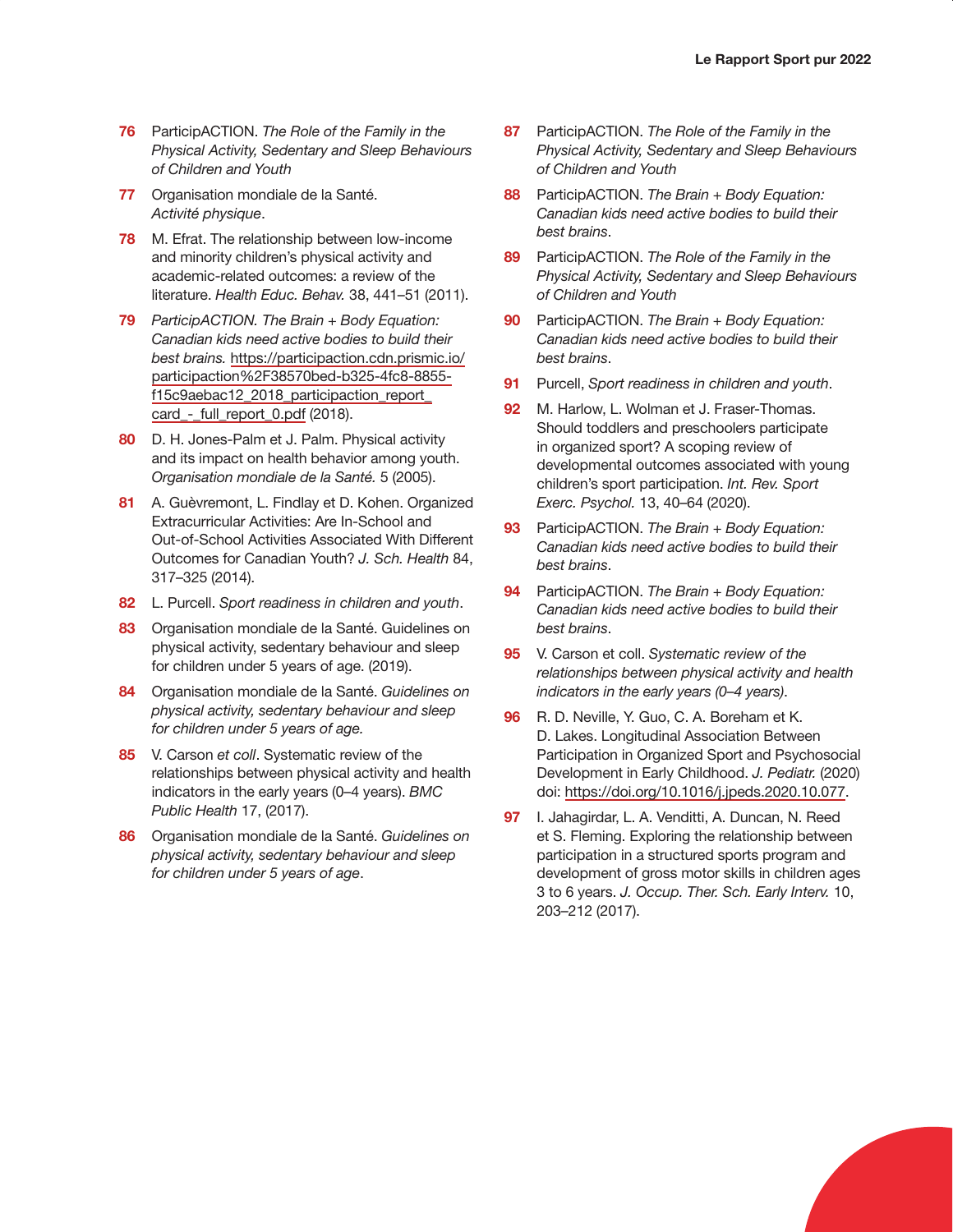- **98** L. L. Bellows et coll. Motor skill development in low-income, at-risk preschoolers: A communitybased longitudinal intervention study. J. Sci. Med. Sport 20, 997–1002 (2017).
- **99** A.-M. Vallence et coll. Childhood motor performance is increased by participation in organized sport: the CHAMPS Study-DK. Sci. Rep. 9, 18920 (2019).
- **100** Jahagirdar et coll. Exploring the relationship between participation in a structured sports program and development of gross motor skills in children ages 3 to 6 years.
- **101** Bellows et coll. Motor skill development in lowincome, at-risk preschoolers: A community-based longitudinal intervention study
- **102** Jahagirdar et coll. Exploring the relationship between participation in a structured sports program and development of gross motor skills in children ages 3 to 6 years.
- **103** Vallence et coll. Childhood motor performance is increased by participation in organized sport: the CHAMPS Study-DK
- **104** J. Mandigo. Physical Literacy Concept Paper. http://sportforlife.ca/wp-content/ uploads/2016/12/Physical-Literacy-Concept-Paper.pdf (2007).
- **105** J. D. Goodway et L. E. Robinson. Developmental Trajectories in Early Sport Specialization: A Case for Early Sampling from a Physical Growth and Motor Development Perspective. Kinesiol. Rev. 4, 267–278 (2015).
- **106** Goodway et coll. Developmental Trajectories in Early Sport Specialization: A Case for Early Sampling from a Physical Growth and Motor Development Perspective.
- **107** Carson et coll. Systematic review of the relationships between physical activity and health indicators in the early years (0–4 years).
- **108** Carson et coll. Systematic review of the relationships between physical activity and health indicators in the early years (0–4 years).
- **109** C. Chen et coll. Associations of participation in organized sports and physical activity in

preschool children: a cross-sectional study. BMC Pediatr. 20, 328 (2020).

- **110** The Aspen Institute Sports & Society Program. Healthy Sport Index. Healthy Sport Index | Aspen Institute Sports and Society Program https://healthysportindex.com/ (2018).
- **111** Agence de la santé publique du Canada. Quel est l'impact de l'ostéoporose au Canada et que font les Canadiens pour veiller à la santé de leurs os? : Points saillants de l'Enquête sur la santé dans les collectivités canadiennes de 2009 - Réponse rapide sur l'ostéoporose.
- **112** Agence de la santé publique du Canada. Quel est l'impact de l'ostéoporose au Canada et que font les Canadiens pour veiller à la santé de leurs os? : Points saillants de l'Enquête sur la santé dans les collectivités canadiennes de 2009 - Réponse rapide sur l'ostéoporose.
- **113** Carson et coll. Systematic review of the relationships between physical activity and health indicators in the early years (0–4 years).
- **114** Statistique Canada. Caractéristiques de la santé, estimations annuelles.
- **115** Gouvernement du Canada, S. C. Indice de masse corporelle (IMC) mesuré chez les enfants (classification selon l'Organisation mondiale de la santé), selon le groupe d'âge et le sexe, Canada et provinces, Enquête sur la santé dans les collectivités canadiennes - Nutrition. https://www150.statcan.gc.ca/t1/tbl1/fr/ tv.action?pid=1310079601 (2017).
- **116** F. M. Biro et M. Wien. Childhood obesity and adult morbidities. Am. J. Clin. Nutr. 91, 1499S-1505S (2010).
- **117** D. M. Allcock, M. J. Gardner et J. R. Sowers. Relation between Childhood Obesity and Adult Cardiovascular Risk. Int. J. Pediatr. Endocrinol. 2009, (2009).
- **118** CDC. Causes and Consequences of Childhood Obesity. Centers for Disease Control and Prevention https://www.cdc.gov/obesity/ childhood/causes.html (2020).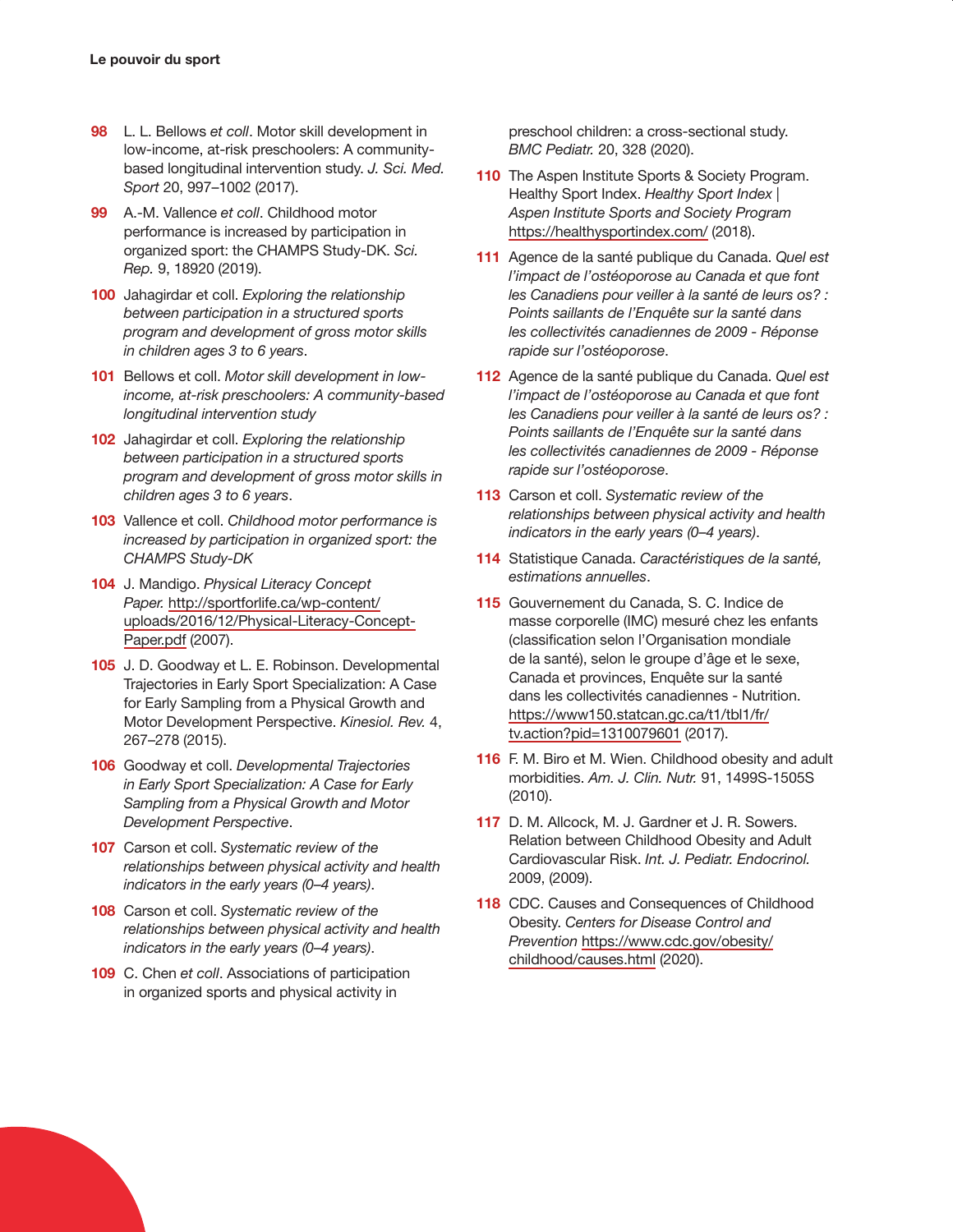- **119** M. S. Tremblay et coll. Systematic review of sedentary behaviour and health indicators in school-aged children and youth. Int. J. Behav. Nutr. Phys. Act. 8, 98 (2011).
- **120** Carson et coll. Systematic review of the relationships between physical activity and health indicators in the early years (0–4 years).
- **121** La santé mentale des enfants et des jeunes au Canada — infographie. https://www.cihi.ca/fr/ la-sante-mentale-des-enfants-et-des-jeunes-aucanada-infographie (2020).
- **122** La santé mentale des enfants et des jeunes au Canada — infographie.
- **123** ParticipACTION. The Brain + Body Equation: Canadian kids need active bodies to build their best brains.
- **124** Jones-Palm et coll. Physical activity and its impact on health behavior among youth.
- **125** F. Johnson Ross, H. Kitcher, V. Boelman, C. Heales et M. Kahane. From Barriers to Benefits: The Economic Benefits of Women and Girls Participating in Sport. (2018).
- **126** ParticipACTION. The Brain + Body Equation: Canadian kids need active bodies to build their best brains.
- **127** ParticipACTION. The Brain + Body Equation: Canadian kids need active bodies to build their best brains.
- **128** R. Colley et coll. Trends in physical fitness among Canadian children and youth. Health Rep. Volume 30, numéro 10, octobre 2019, pages 3–13 (2019).
- **129** Vallence et coll. Childhood motor performance is increased by participation in organized sport: the CHAMPS Study-DK.
- **130** Institut canadien d'information sur la santé et Agence de la santé publique du Canada. Obésité au Canada : Rapport de l'Agence de la santé publique du Canada et de l'Institut canadien d'information sur la santé. (Agence de la santé publique du Canada, 2011).
- **131** ParticipACTION. The Role of the Family in the Physical Activity, Sedentary and Sleep Behaviours of Children and Youth.
- **132** Eime et coll. A systematic review of the psychological and social benefits of participation in sport for adults: informing development of a conceptual model of health through sport.
- **133** Jones-Palm et coll. Physical activity and its impact on health behavior among youth.
- **134** The Aspen Institute Sports & Society Program. Healthy Sport Index.
- **135** Jones-Palm et coll. Physical activity and its impact on health behavior among youth.
- **136** The Aspen Institute Sports & Society Program. Healthy Sport Index.
- **137** Centre canadien sur les dépendances et l'usage de substances. Pratique sportive et consommation de substances chez les jeunes : Pour comprendre le lien. 1–9 https://www.ccsa. ca/sites/default/files/2019-04/CCSA-Youth-Sportand-Sustance-Use-Summary-2017-fr.pdf (2017).
- **138** Centre canadien sur les dépendances et l'usage de substances. Pratique sportive et consommation de substances chez les jeunes : Pour comprendre le lien.
- **139** Jones-Palm et coll. Physical activity and its impact on health behavior among youth.
- **140** The Aspen Institute Sports & Society Program. Healthy Sport Index.
- **141** Centre canadien sur les dépendances et l'usage de substances. Pratique sportive et consommation de substances chez les jeunes : Pour comprendre le lien.
- **142** Centre canadien sur les dépendances et l'usage de substances. La consommation de substances, le sport et les jeunes : Sondages canadiens. 4 (2016).
- **143** Centre canadien sur les dépendances et l'usage de substances. Pratique sportive et consommation de substances chez les jeunes : Pour comprendre le lien.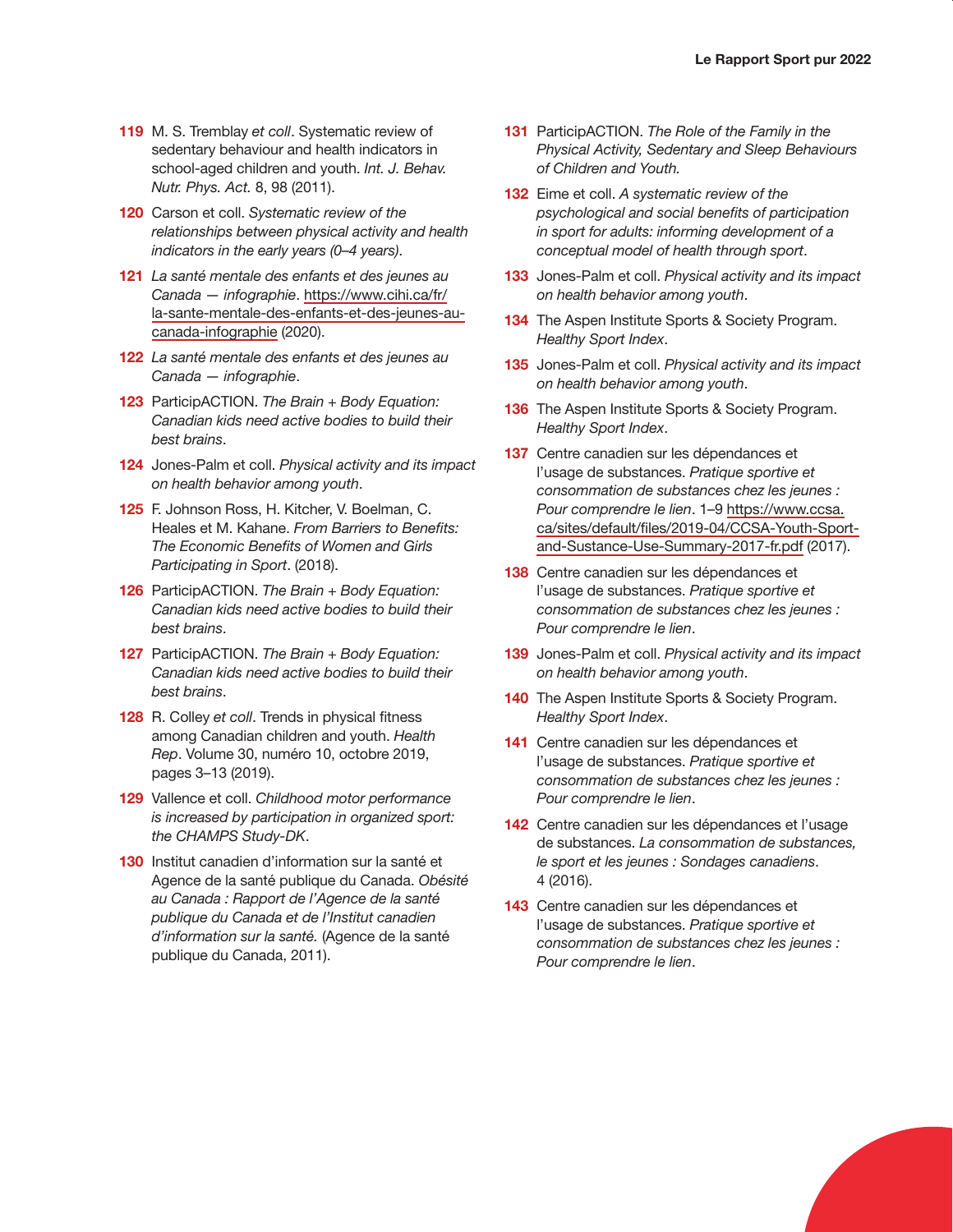- **144** Jones-Palm et coll. Physical activity and its impact on health behavior among youth.
- **145** Johnson Ross et coll. From Barriers to Benefits: The Economic Benefits of Women and Girls Participating in Sport.
- **146** T.-L. F. McHugh, A. M. Coppola, N. L. Holt et C. Andersen. "Sport is community:" An exploration of urban Aboriginal peoples' meanings of community within the context of sport. Psychol. Sport Exerc. 18, 75–84 (2015).
- **147** Laureus Sport for Good Foundation. Teenage Kicks: The Value of Sport in Tackling Youth Crime. 31 (2013).
- **148** Laureus Sport for Good Foundation. Teenage Kicks: The Value of Sport in Tackling Youth Crime.
- **149** M. Totten. Preventing Aboriginal Youth Gang Involvement in Canada: A Gendered Approach. Aborig. Policy Res. Consort. Int. APRCi 55, 26 (2010).
- **150** Totten. Preventing Aboriginal Youth Gang Involvement in Canada: A Gendered Approach.
- 151 McHugh et coll. "Sport is community:" An exploration of urban Aboriginal peoples' meanings of community within the context of sport.
- **152** McHugh et coll. "Sport is community:" An exploration of urban Aboriginal peoples' meanings of community within the context of sport.
- **153** N. Zarrett, P. Veliz et D. Sabo. Teen Sport Report: Why Participation Matters. https://www. womenssportsfoundation.org/wp-content/ uploads/2018/01/teen-sport-report-final-for-web. pdf (2018).
- **154** ParticipACTION. The Brain + Body Equation: Canadian kids need active bodies to build their best brains.
- **155** ParticipACTION. The Brain + Body Equation: Canadian kids need active bodies to build their best brains.
- **156** Eime et coll. A systematic review of the psychological and social benefits of participation

in sport for adults: informing development of a conceptual model of health through sport.

- **157** Eime et coll. A systematic review of the psychological and social benefits of participation in sport for adults: informing development of a conceptual model of health through sport.
- **158** Eime et coll. A systematic review of the psychological and social benefits of participation in sport for adults: informing development of a conceptual model of health through sport.
- **159** Johnson Ross et coll. From Barriers to Benefits: The Economic Benefits of Women and Girls Participating in Sport.
- **160** Zarrett et coll. Teen Sport Report: Why Participation Matters.
- **161** L. D. Wiersma et A. M. Fifer. "The Schedule Has Been Tough But We Think It's Worth It": The Joys, Challenges, and Recommendations of Youth Sport Parents. J. Leis. Res. 40, 505–530 (2008).
- **162** Johnson Ross et coll. From Barriers to Benefits: The Economic Benefits of Women and Girls Participating in Sport.
- **163** K. Allen, S. Bullough, D. Cole, S. Shibli et J. Wilson. The impact of engagement in sport on graduate employability. 59 p. (British Universities and Colleges Sport, 2013).
- **164** N. L. Holt, B. C. Kingsley, L. N. Tink et J. Scherer. Benefits and challenges associated with sport participation by children and parents from low-income families. Psychol. Sport Exerc. 12, 490–499 (2011).
- **165** Holt et coll. Benefits and challenges associated with sport participation by children and parents from low-income families.
- **166** Eime et coll. A systematic review of the psychological and social benefits of participation in sport for adults: informing development of a conceptual model of health through sport.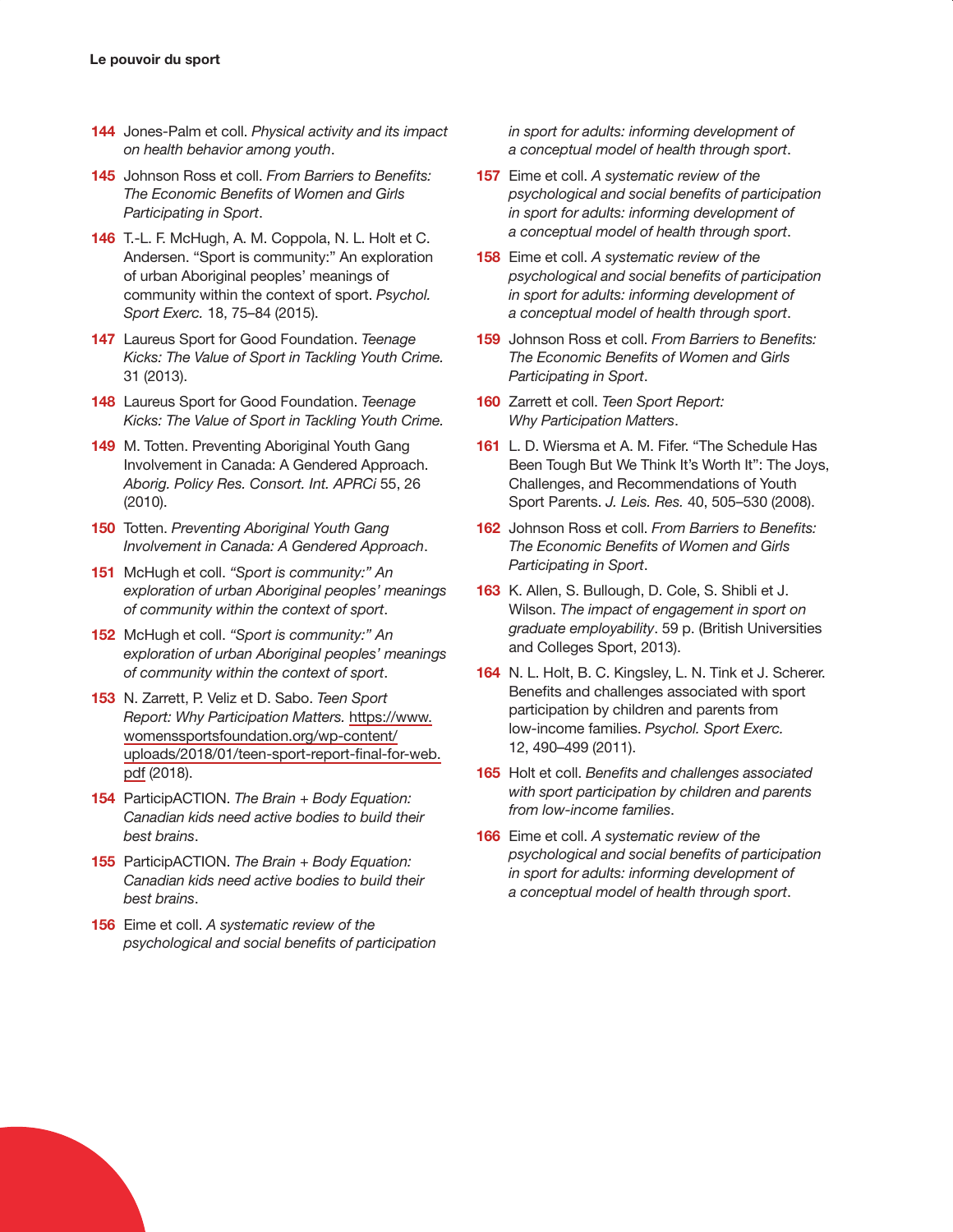- **167** Holt et coll. Benefits and challenges associated with sport participation by children and parents from low-income families.
- **168** M. Sandbæk. Family Income and Children's Perception of Parental Support and Monitoring. Soc. Policy Soc. 8, 515–526 (2009).
- **169** Harlow et coll. Should toddlers and preschoolers participate in organized sport? A scoping review of developmental outcomes associated with young children's sport participation.
- **170** Zarrett et coll. Teen Sport Report: Why Participation Matters.
- 171 Zarrett et coll. Teen Sport Report: Why Participation Matters.
- **172** Guèvremont et coll. Organized Extracurricular Activities: Are In-School and Out-of-School Activities Associated With Different Outcomes for Canadian Youth?
- **173** ParticipACTION. The Brain + Body Equation: Canadian kids need active bodies to build their best brains.
- **174** ParticipACTION. The Brain + Body Equation: Canadian kids need active bodies to build their best brains.
- **175** ParticipACTION. The Brain + Body Equation: Canadian kids need active bodies to build their best brains.
- **176** ParticipACTION. The Brain + Body Equation: Canadian kids need active bodies to build their best brains.
- **177** Efrat. The relationship between low-income and minority children's physical activity and academicrelated outcomes: a review of the literature.
- **178** Holt et coll. Benefits and challenges associated with sport participation by children and parents from low-income families.
- **179** R. D. Burns, W. Byun et T. A. Brusseau. Gross Motor Skills Predict Classroom Behavior in Lower-Income Children. Front. Sports Act. Living 1, (2019).
- **180** ParticipACTION. The Role of the Family in the Physical Activity, Sedentary and Sleep Behaviours of Children and Youth.
- **181** Johnson Ross et coll. From Barriers to Benefits: The Economic Benefits of Women and Girls Participating in Sport.
- **182** Femmes et sport au Canada. Le signal de ralliement : Appel à l'action pour bâtir un système de sport réellement ouvert aux filles et aux femmes. https://womenandsport.ca/wp-content/ uploads/2020/06/Femmes-et-sport-au-Canada\_ Le-signal-de-ralliement-1.pdf (2020).
- **183** Femmes et sport au Canada. Le signal de ralliement : Appel à l'action pour bâtir un système de sport réellement ouvert aux filles et aux femmes.
- **184** Femmes et sport au Canada. Le signal de ralliement : Appel à l'action pour bâtir un système de sport réellement ouvert aux filles et aux femmes.
- **185** Femmes et sport au Canada. Le signal de ralliement : Appel à l'action pour bâtir un système de sport réellement ouvert aux filles et aux femmes.
- **186** Jones-Palm et coll. Physical activity and its impact on health behavior among youth.
- **187** Johnson Ross et coll. From Barriers to Benefits: The Economic Benefits of Women and Girls Participating in Sport.
- **188** Agence de la santé publique du Canada. Système canadien de surveillance des maladies chroniques (SCSMC), Outil de données 2000–2016, édition 2019.
- **189** Johnson Ross et coll. From Barriers to Benefits: The Economic Benefits of Women and Girls Participating in Sport.
- **190** Johnson Ross et coll. From Barriers to Benefits: The Economic Benefits of Women and Girls Participating in Sport.
- **191** Femmes et sport au Canada. Le signal de ralliement : Appel à l'action pour bâtir un système de sport réellement ouvert aux filles et aux femmes.
- **192** B. Stevenson. Beyond the Classroom: Using Title IX to Measure the Return to High School Sports. Natl. Bur. Econ. Res. Working Papter 15728, (2010).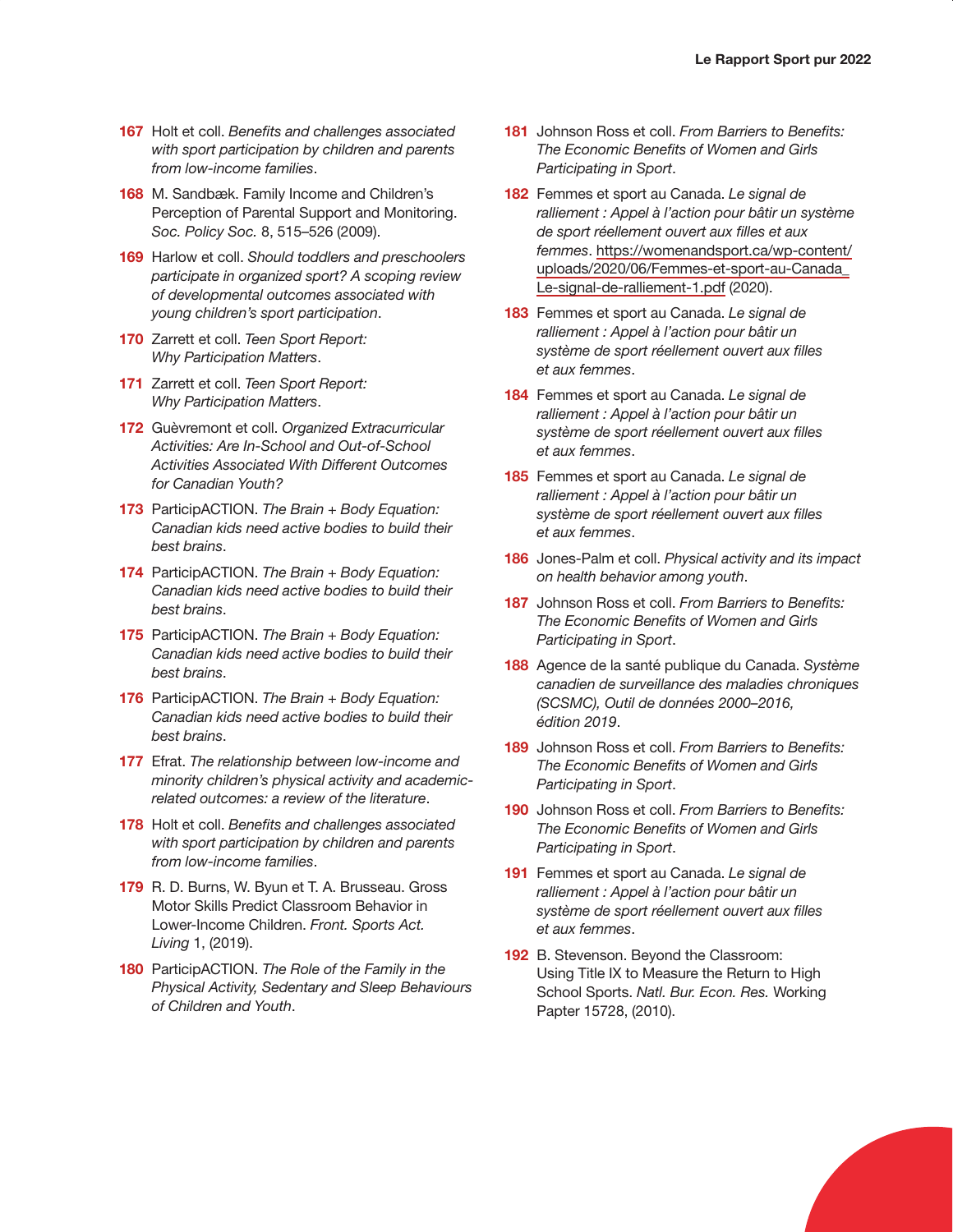- **193** Stevenson. Beyond the Classroom: Using Title IX to Measure the Return to High School Sports.
- **194** Johnson Ross et coll. From Barriers to Benefits: The Economic Benefits of Women and Girls Participating in Sport.
- **195** E. J. Staurowsky et coll. Chasing Equity: The Triumphs, Challenges, and Opportunities in Sports for Girls and Women. https://www.womenssportsfoundation.org/ wp-content/uploads/2020/01/8\_Chasing\_Equity\_ Quick-Facts.pdf (2020).
- **196** Staurowsky et coll. Chasing Equity: The Triumphs, Challenges, and Opportunities in Sports for Girls and Women.
- **197** Harlow et coll. Should toddlers and preschoolers participate in organized sport? A scoping review of developmental outcomes associated with young children's sport participation.
- **198** Staurowsky et coll. Chasing Equity: The Triumphs, Challenges, and Opportunities in Sports for Girls and Women.
- **199** Femmes et sport au Canada. Le signal de ralliement : Appel à l'action pour bâtir un système de sport réellement ouvert aux filles et aux femmes.
- **200** ParticipACTION. The Brain + Body Equation: Canadian kids need active bodies to build their best brains.
- **201** ParticipACTION. The Role of the Family in the Physical Activity, Sedentary and Sleep Behaviours of Children and Youth
- **202** N. A. Murphy et P. S. Carbone. Promoting the Participation of Children With Disabilities in Sports, Recreation, and Physical Activities. Pediatrics 121, 1057–1061 (2008).
- **203** ParticipACTION. The Brain + Body Equation: Canadian kids need active bodies to build their best brains.
- **204** ParticipACTION. The Brain + Body Equation: Canadian kids need active bodies to build their best brains.
- **205** Neville et coll. Longitudinal Association Between Participation in Organized Sport and Psychosocial Development in Early Childhood.
- **206** Murphy et coll. Promoting the Participation of Children With Disabilities in Sports, Recreation, and Physical Activities.
- **207** L. J. Michaud et Disabilities, C. on C. W. Prescribing Therapy Services for Children with Motor Disabilities. Pediatrics 113, 1836–1838 (2004).
- **208** K. Lankhorst et coll. Sports Participation, Physical Activity, and Health-Related Fitness in Youth With Chronic Diseases or Physical Disabilities: The Health in Adapted Youth Sports Study. J. Strength Cond. Res. Publish Ahead of Print, (2019).
- **209** K. Lankhorst, J. de Groot, T. Takken, F. Backx et groupe d'étude HAYS. Sports participation related to injuries and illnesses among ambulatory youth with chronic diseases: results of the health in adapted youth sports study. BMC Sports Sci. Med. Rehabil. 11, 36 (2019).
- 210 K. P. Arbour-Nicitopoulos et coll. A Scoping Review of Inclusive Out-of-School Time Physical Activity Programs for Children and Youth With Physical Disabilities. Adapt. Phys. Act. Q. 35, 111–138 (2018).
- **211** Fondations communautaires du Canada. Belonging: Exploring Connection to Community. https://communityfoundations.ca/wp-content/ uploads/2019/08/2016\_VS\_NationalReport\_En\_ Oct03.pdf (2015).
- **212** Fondations communautaires du Canada. Belonging: Exploring Connection to Community.
- **213** Fondations communautaires du Canada. Belonging: Exploring Connection to Community.
- **214** Fondations communautaires du Canada. Signes vitaux : Sport et appartenance. https://communityfoundations.ca/wp-content/ uploads/2019/04/Vital\_Signs\_Sport\_and\_ Belonging.pdf (2016).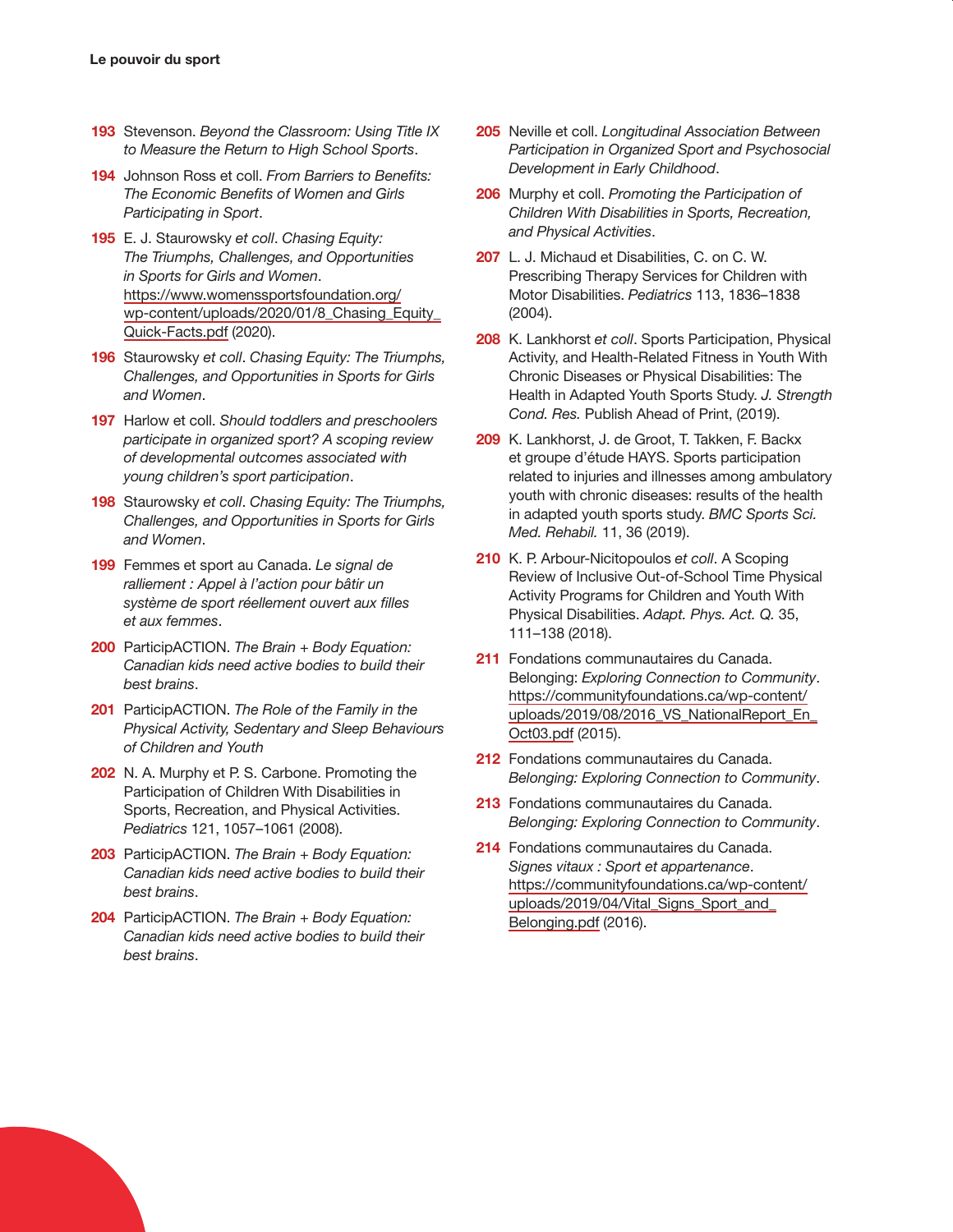- **215** K. A. Rich, L. Misener et D. Dubeau. "Community Cup, We Are a Big Family": Examining Social Inclusion and Acculturation of Newcomers to Canada through a Participatory Sport Event. Soc. Incl. 3, 129–141 (2015).
- **216** Jessome et coll. Sport Participation, 2016.
- **217** Fondations communautaires du Canada. Signes vitaux : Sport et appartenance.
- **218** Fondations communautaires du Canada. Signes vitaux : Sport et appartenance.
- **219** Rich et coll. "Community Cup, We Are a Big Family" : Examining Social Inclusion and Acculturation of Newcomers to Canada through a Participatory Sport Event.
- **220** Fondations communautaires du Canada. Signes vitaux : Sport et appartenance.
- **221** Fondations communautaires du Canada. Signes vitaux : Sport et appartenance.
- **222** T. Pawlowsk et U. Schüttoff. Sport and Social Capital Formation. in The SAGE Handbook of Sports Economics (eds. Downward, P. et al.) 54–63 (SAGE Publications Ltd, 2019). doi:10.4135/9781526470447.
- **223** R. Hoye, M. Nicholson et K. Brown. Involvement in sport and social connectedness. Int. Rev. Sociol. Sport 50, 3–21 (2015).
- **224** Pawlowsk et Schüttoff. Sport and Social Capital Formation.
- **225** E. Biernat, H. Nałcz, Ł. Skrok et D. Majcherek. Do Sports Clubs Contribute to the Accumulation of Regional Social Capital? Int. J. Environ. Res. Public. Health 17, (2020).
- **226** Pawlowsk et Schüttoff. Sport and Social Capital Formation.
- **227** Gouvernement du Canada. Une vision commune pour favoriser l'activité physique et réduire la sédentarité au Canada : Soyons actifs.
- **228** Immigration, Réfugiés et Citoyenneté Canada. Rapport annuel au Parlement sur l'immigration, 2020. 41 https://www.canada.ca/ fr/immigration-refugies-citoyennete/organisation/ publications-guides/rapport-annuel-parlementimmigration-2020.html (2019).
- **229** Institut canadien de la recherche sur la condition physique et le mode de vie. Sondage indicateur de l'activité physique en 2014–2015.
- **230** Institut canadien de la recherche sur la condition physique et le mode de vie. Sondage indicateur de l'activité physique en 2014–2015.
- 231 Barnes et Tremblay. Changes in indicators of child and youth physical activity in Canada, 2005–2016.
- **232** Jessome et coll. Sport Participation, 2016.
- **233** Institut canadien de la recherche sur la condition physique et le mode de vie. Sondage indicateur de l'activité physique en 2014–2015. Tableau de données 02.2 : Sensibilisation aux directives en matière d'activité physique chez les adultes.
- **234** Barnes et Tremblay. Changes in indicators of child and youth physical activity in Canada, 2005–2016.
- **235** Institut canadien de la recherche sur la condition physique et le mode de vie. Sondage indicateur de l'activité physique en 2014–2015. Tableau de données 02.2 : Sensibilisation aux directives en matière d'activité physique chez les adultes.
- **236** Barnes et Tremblay. Changes in indicators of child and youth physical activity in Canada, 2005–2016.
- **237** Institut canadien de la recherche sur la condition physique et le mode de vie. Sondage indicateur de l'activité physique en 2014–2015. Tableau de données 02.2 : Sensibilisation aux directives en matière d'activité physique chez les adultes.
- **238** Pawlowsk et Schüttoff. Sport and Social Capital Formation.
- **239** Pawlowsk et Schüttoff. Sport and Social Capital Formation.
- **240** Gouvernement du Canada, S. C. Faits saillants de l'Enquête canadienne sur l'incapacité, 2017. https://www150.statcan.gc.ca/n1/dailyquotidien/181128/dq181128a-fra.htm (2018).
- **241** Gouvernement du Canada. Faits saillants de l'Enquête canadienne sur l'incapacité, 2017.
- **242** Fondations communautaires du Canada. Signes vitaux : Sport et appartenance.
- **243** Femmes et sport au Canada. Le signal de ralliement : Appel à l'action pour bâtir un système de sport réellement ouvert aux filles et aux femmes.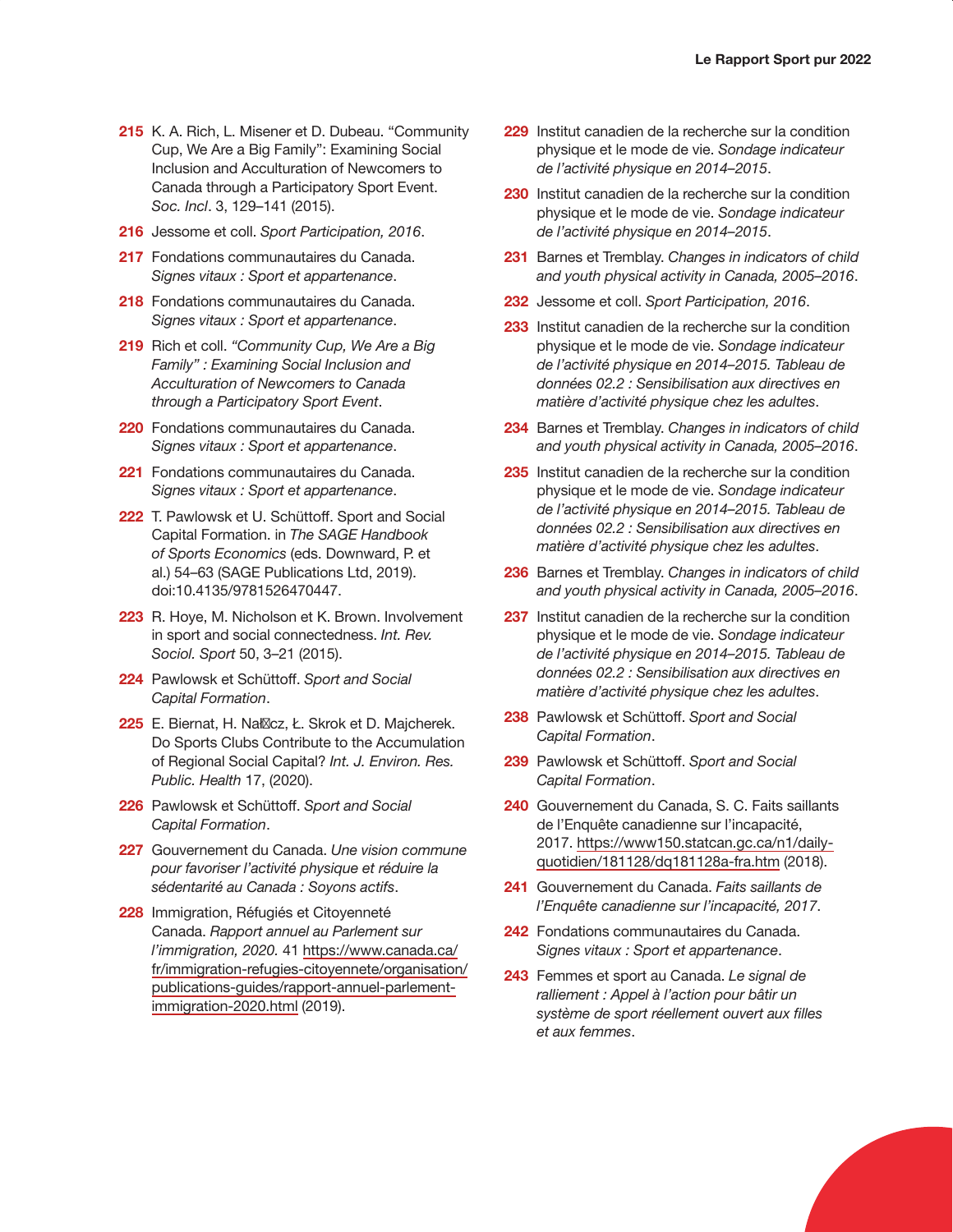- **244** Fondations communautaires du Canada. Signes vitaux : Sport et appartenance.
- **245** N. Fentin-Thompson. Identity development and athletic participation among female adolescents with physical disabilities. (Alliant International University, 2011).
- **246** Fondations communautaires du Canada. Signes vitaux : Sport et appartenance.
- **247** Fondations communautaires du Canada. Signes vitaux : Sport et appartenance.
- **248** ParticipACTION. The Role of the Family in the Physical Activity, Sedentary and Sleep Behaviours of Children and Youth.
- **249** ParticipACTION. The Role of the Family in the Physical Activity, Sedentary and Sleep Behaviours of Children and Youth.
- **250** ParticipACTION. The Brain + Body Equation: Canadian kids need active bodies to build their best brains.
- 251 ParticipACTION. The Brain + Body Equation: Canadian kids need active bodies to build their best brains.
- **252** ParticipACTION. The Brain + Body Equation: Canadian kids need active bodies to build their best brains.
- **253** ParticipACTION. The Brain + Body Equation: Canadian kids need active bodies to build their best brains.
- **254** ParticipACTION. The Brain + Body Equation: Canadian kids need active bodies to build their best brains.
- **255** E. Denison, N. Bevan et R. Jeanes. Reviewing evidence of LGBTQ+ discrimination and exclusion in sport. Sport Manag. Rev. (2020) doi:10.1016/j. smr.2020.09.003.
- **256** Denison et coll. Reviewing evidence of LGBTQ+ discrimination and exclusion in sport.
- **257** Fondations communautaires du Canada. Signes vitaux : Sport et appartenance.
- 258 S. B. Greenspan, C. Griffith, C. R. Hayes et E. F. Murtagh. LGBTQ + and ally youths' school athletics perspectives: a mixed-method analysis. J. LGBT Youth 16, 403–434 (2019).
- **259** Fondations communautaires du Canada. Signes vitaux : Sport et appartenance.
- **260** M. Doull, R. J. Watson, A. Smith, Y. Homma et E. Saewyc. Are we leveling the playing field? Trends and disparities in sports participation among sexual minority youth in Canada. J. Sport Health Sci. 7, 218–226 (2018).
- 261 Doull et coll. Are we levelling the playing field? Trends and disparities in sports participation among sexual minority youth in Canada.
- **262** D. E. Trussell, L. Kovac et J. Apgar. LGBTQ parents' experiences of community youth sport: Change your forms, change your (hetero) norms. Sport Manag. Rev. 21, 51–62 (2018).
- 263 Lesbian, Gay, Bisexual, Trans & Queer identified People and Mental Health. https://ontario.cmha. ca/documents/lesbian-gay-bisexual-trans-queeridentified-people-and-mental-health/.
- **264** C. W. Mason, T.-L. F. McHugh, L. Strachan et K. Boule. Urban indigenous youth perspectives on access to physical activity programmes in Canada. Qual. Res. Sport Exerc. Health 11, 543–558 (2019).
- **265** Agence de la santé publique du Canada. Les principales inégalités en santé au Canada – Sommaire exécutif https://www.canada.ca/fr/ sante-publique/services/publications/sciencerecherche-et-donnees/rapport-principalesinegalites-sante-canada-sommaire-executif.html (2018).
- **266** L. F. Lavallee. Bangiiwagizi: Review of Literature on Indigenous Sport and Gender. https://docs.google.com/ document/d/1bNkllkSGPw8VREywsRcfRf1JsQ-MMwQY/edit?usp=drive\_web&ouid=1084 29132782086522777 &rtpof=true&usp=embed\_ facebook (2020).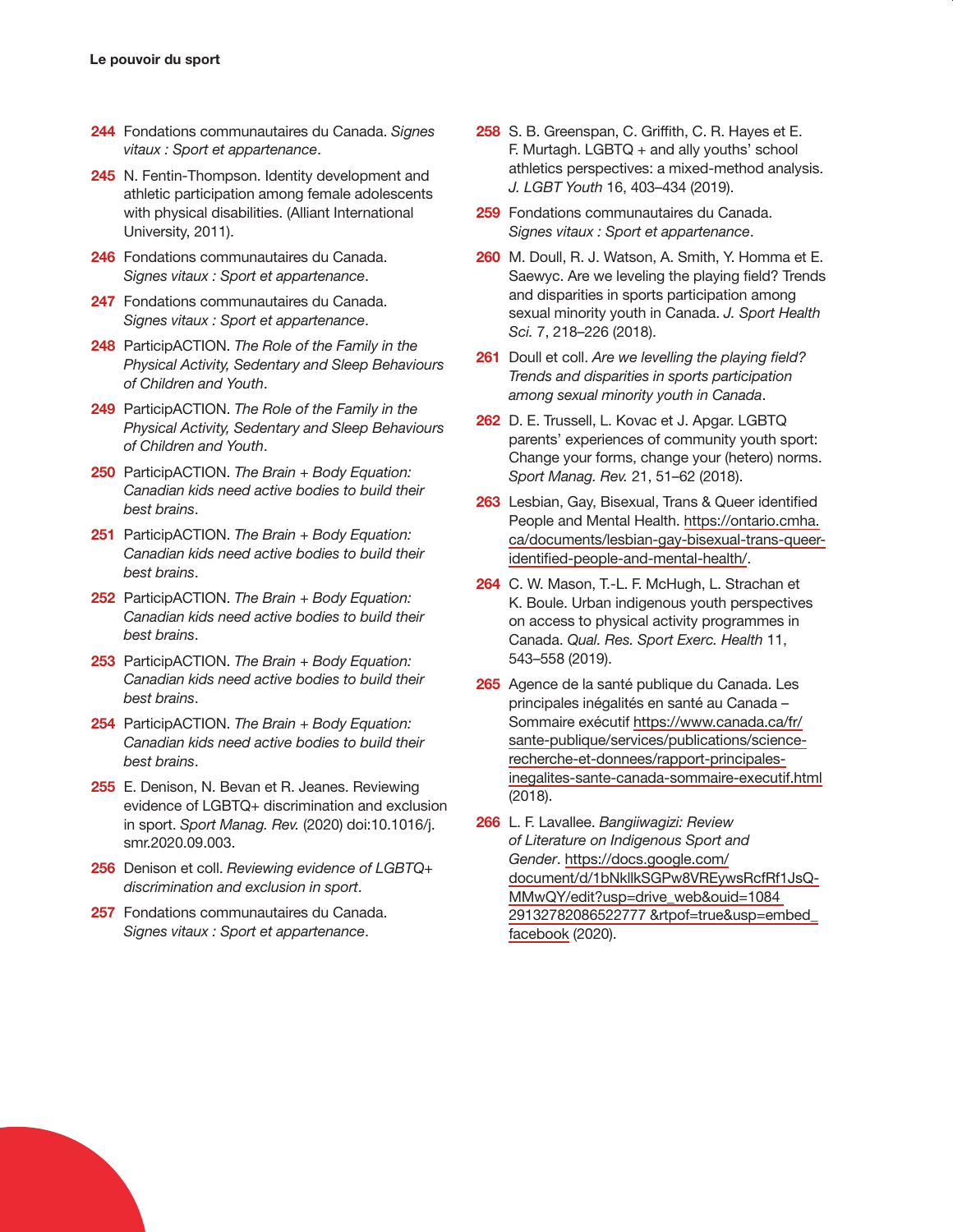- **267** Jessome et coll. Sport Participation, 2016.
- **268** M. Dubnewick, T. Hopper, J. C. Spence et T.-L. F. McHugh. "There's a Cultural Pride Through Our Games": Enhancing the Sport Experiences of Indigenous Youth in Canada Through Participation in Traditional Games. J. Sport Soc. Issues 42, 207–226 (2018).
- **269** Dubnewick et coll. "There's a Cultural Pride Through Our Games" : Enhancing the Sport Experiences of Indigenous Youth in Canada Through Participation in Traditional Games.
- **270** Femmes et sport au Canada. Le signal de ralliement : Appel à l'action pour bâtir un système de sport réellement ouvert aux filles et aux femmes.
- **271** ParticipACTION. The Brain + Body Equation: Canadian kids need active bodies to build their best brains.
- **272** ParticipACTION. The Brain + Body Equation: Canadian kids need active bodies to build their best brains.
- **273** Dubnewick et coll. "There's a Cultural Pride Through Our Games" : Enhancing the Sport Experiences of Indigenous Youth in Canada Through Participation in Traditional Games.
- **274** M. W. Bruner et coll. Positive Youth Development in Aboriginal Physical Activity and Sport: A Systematic Review. Adolesc. Res. Rev. 1, 257–269 (2016).
- **275** Mason et coll. Urban indigenous youth perspectives on access to physical activity programmes in Canada.
- **276** McHugh et coll. "Sport is community:" An exploration of urban Aboriginal peoples' meanings of community within the context of sport.
- 277 Joseph et coll. Racialized Women and Girls in Sport in Canada: A Scoping Literature review (2020).
- 278 Joseph et coll. Racialized Women and Girls in Sport in Canada: A Scoping Literature review.
- **279** Jessome et coll. Sport Participation, 2016.
- **280** Jessome et coll. Sport Participation, 2016.
- **281** Hijabi Ballers. Programs. http://www.hijabiballers. com/programs.html (2021).
- **282** Hijabi Ballers. Programmes.
- **283** Apna Sports International. https://apnasportsinternational.com/.
- **284** A. Bains et C. Szto. Brown skin, white ice: South Asian specific ice hockey programming in Canada. South Asian Pop. Cult. 18, 181–199 (2020).
- **285** Black Girl Hockey Club. Black Girl Hockey Club https://blackgirlhockeyclub.org/.
- **286** Présentation de l'approche intersectionnelle. Commission ontarienne des droits de la personne. http://www3.ohrc.on.ca/fr/approcheintersectionnelle-de-la-discrimination-pourtraiter-les-plaintes-relatives-aux-droits-de-la/ presentation-de-lapproche-intersectionnelle.
- 287 Lesbian, Gay, Bisexual, Trans & Queer identified People and Mental Health.
- **288** Femmes et sport au Canada. Le signal de ralliement : Appel à l'action pour bâtir un système de sport réellement ouvert aux filles et aux femmes.
- **289** D. E. Trussell, S. Kerwin, A. Lyn et L. Lozinski. Gender+ Equity and Sport Participation in Canada: Transforming What We Know. https://docs.google.com/document/d/1ch wW9gbngjPyiuPGwO5rbs1gv6NHNWmu/ edit?usp=embed\_facebook (2020).
- **290** Joseph et coll. Racialized Women and Girls in Sport in Canada: A Scoping Literature review.
- **291** D. Culver et M. Shaikh. Gender Equity in Disability Sport: A Rapid Scoping Review of Literature. https://docs.google.com/document/d /1jGLLXOMDeBr0xWV2wYchFIkxav4nMxFB/ edit?usp=drive\_web&ouid=108429132782086522 777&rtpof= true&usp=embed\_facebook (2020).
- **292** L. F. Lavallee. Bangiiwagizi : Review of Literature on Indigenous Sport and Gender.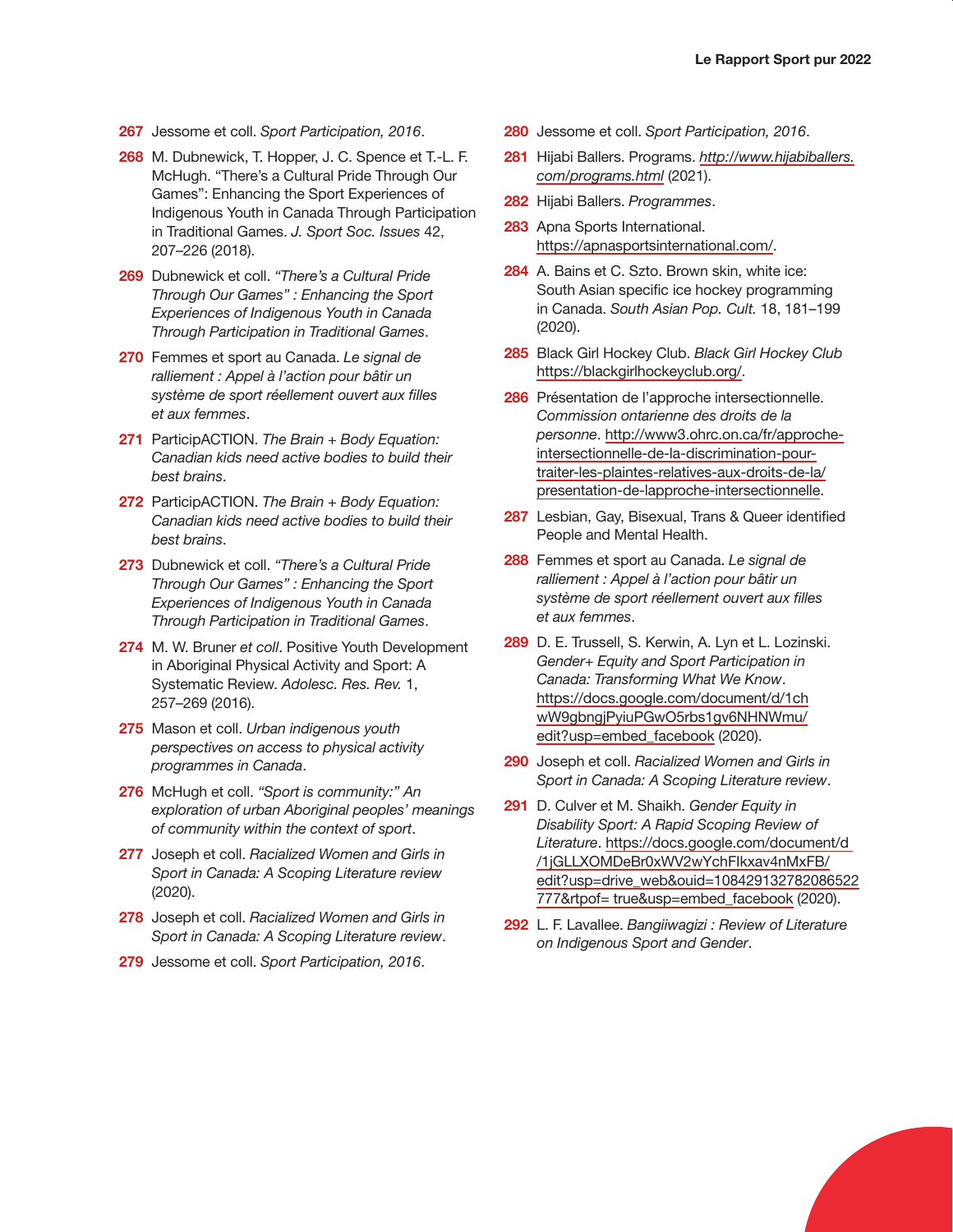- **293** Gouvernement du Canada, S. C. Le Quotidien — Sports-spectacles, promoteurs d'événements, artistes et industries connexes, 2019. https://www150.statcan.gc.ca/n1/dailyquotidien/210324/dq210324c-fra.htm (2021).
- **294** Gouvernement du Canada, S. C. Le Quotidien Sports-spectacles, promoteurs d'événements, artistes et industries connexes, 2019.
- **295** Statistique Canada. Heures habituelles et salaires moyens selon certaines caractéristiques, données mensuelles non désaisonnalisées (x 1 000). DOI : https://doi.org/10.25318/1410032001-fra.
- **296** Statistique Canada. Dépenses des ménages, Canada, régions et provinces. DOI : https://doi.org/10.25318/1110022201-fra.
- **297** Les dépenses en tourisme sportif au Canada demeurent stables à 6,8 milliards de \$. Tourisme sportif Canada https://sporttourismcanada.com/ fr/tourisme-sportif-au-canada-demeurent-stablesa-6-8-milliards-de/ (2020).
- **298** T. Bakowski. Toronto, 2015. Équipe Canada Site Web officiel de l'équipe olympique. https://olympique.ca/jeux/2015-toronto/.
- **299** Ontario, Office of the Auditor General, Ontario, Office of the Auditor General, & Ontario Legislative Library (OGDC) Open Access Electronic Government Documents. Jeux panaméricains et parapanaméricains de 2015 : Rapport spécial. Special Report. (2016).
- **300** L. Wright. Spending spiked in Toronto during Pan Am Games: report. thestar.com https://www.thestar.com/business/ economy/2015/07/30/spending-spiked-intoronto-during-pan-am-games-report.html (2015).
- **301** L. Wright. Spending spiked in Toronto during Pan Am Games: report.
- **302** Bracing for no Rogers Cup, Tennis Canada cuts go deep - Sportsnet.ca. https://www.sportsnet.ca/tennis/bracing-norogers-cup-tennis-canada-cuts-go-deep/.
- **303** Tennis Canada. Rapport annuel 2018 de Tennis Canada. https://annualreport2018.tenniscanada. com/fr/ (2018).
- **304** Tennis Canada. Rapport annuel 2018 de Tennis Canada.
- **305** Tennis Canada. Rapport annuel 2018 de Tennis Canada.
- **306** C. Cabane et A. E. Clark. Childhood Sporting Activities and Adult Labour-Market Outcomes. Ann. Econ. Stat. 119–120, 123–148 (2015).
- **307** K. M. Kniffin, B. Wansink et M. Shimizu. Sports at Work: Anticipated and Persistent Correlates of Participation in High School Athletics. J. Leadersh. Organ. Stud. 22, 217–230 (2015).
- **308** Allen et coll. The impact of engagement in sport on graduate employability.
- **309** S. G. van den Heuvel et coll. Effect of sporting activity on absenteeism in a working population. Br. J. Sports Med. 39, e15 (2005).
- **310** Fit for Purpose: Absence and Workplace Health Survey 2013. http://www.mas.org.uk/uploads/ artlib/cbi-pfizer-absence-report-workplacehealth-2013.pdf (2013).
- **311** PricewaterhouseCoopers. Building the case for wellness. 72 (2008).
- **312** M. Dolf et P. Teehan. Reducing the carbon footprint of spectator and team travel at the University of British Columbia's varsity sports events. Sport Manag. Rev. 18, 244–255 (2015).
- **313** United Nations Climate Change Secretariat. Sports for Climate Action Framework. https://unfccc.int/sites/default/files/resource/ Sports\_for\_Climate\_Action\_Declaration\_and\_ Framework\_0.pdf (2018).
- **314** United Nations Climate Change Secretariat. Sports for Climate Action Framework.
- **315** United Nations Climate Change Secretariat. Sports for Climate Action Framework.
- **316** Big Plastic Pledge. Big Plastic Pledge. Big Plastic Pledge https://bigplasticpledge.com/about/ (2021).
- **317** Le comité organisateur des Jeux olympiques et paralympiques de Tokyo. Athletes for the environment. Tokyo 2020 https://tokyo2020.org/ en/news/athletes-for-the-environment.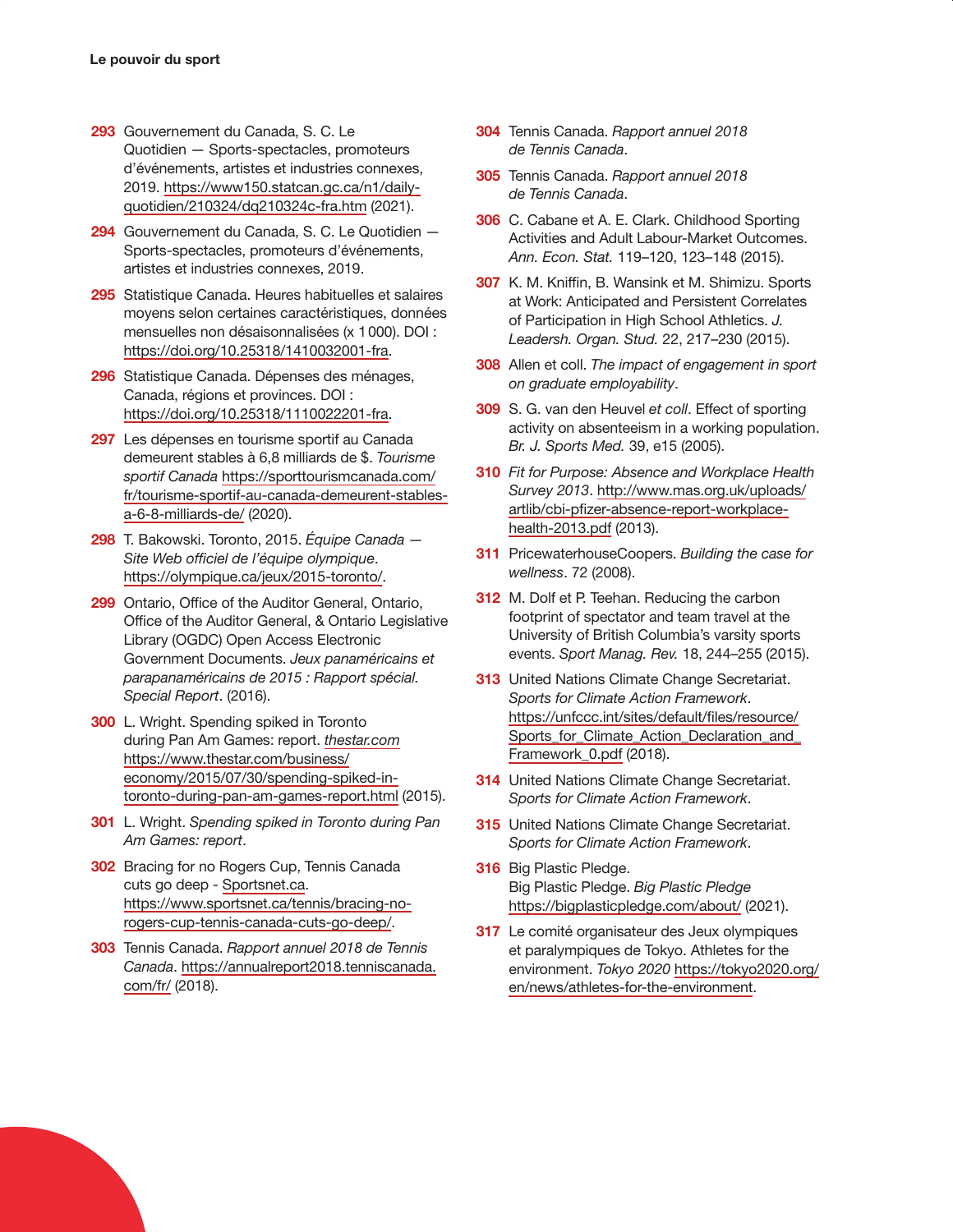- **318** C. Mallen et C. Chard «What could be" in Canadian sport facility environmental sustainability. Sport Manag. Rev. 15, 230–243 (2012).
- **319** United Nations Climate Change Secretariat. Sports for Climate Action Framework.
- **320** Dolf et Teehan. Reducing the carbon footprint of spectator and team travel at the University of British Columbia's varsity sports events.
- **321** P. Wicker. The carbon footprint of active sport participants. Sport Manag. Rev. 22, 513–526 (2019).
- **322** Dolf and Teehan, Reducing the carbon footprint of spectator and team travel at the University of British Columbia's varsity sports events.
- **323** Dolf and Teehan, Reducing the carbon footprint of spectator and team travel at the University of British Columbia's varsity sports events.
- **324** Conseil canadien du ski. Faits+statistiques : Industrie du ski et du surf des neiges, 2017–2018. https://17dfdj3mzri3pv5x11aaujx1-wpengine. netdna-ssl.com/wp-content/uploads/2019/02/ Facts-and-Stats-2017-18-final.pdf (2019).
- **325** M. Rutty et coll. Behavioural adaptation of skiers to climatic variability and change in Ontario, Canada. J. Outdoor Recreat. Tour. 11, 13–21 (2015).
- **326** D. Scott, R. Steiger, N. Knowles et Y. Fang. Regional ski tourism risk to climate change: An inter-comparison of Eastern Canada and US Northeast markets. J. Sustain. Tour. 28, 568–586 (2020).
- **327** Rutty et coll. Behavioural adaptation of skiers to climatic variability and change in Ontario, Canada.
- **328** Rutty et coll. Behavioural adaptation of skiers to climatic variability and change in Ontario, Canada.
- **329** M. Orr et Y. Inoue. Sport versus climate: Introducing the climate vulnerability of sport organizations framework. Sport Manag. Rev. 22, 452–463 (2019).
- **330** Rutty et coll. Behavioural adaptation of skiers to climatic variability and change in Ontario, Canada.
- **331** Scott et coll. Regional ski tourism risk to climate change: An inter-comparison of Eastern Canada and US Northeast markets.
- **332** M. Orr. On the potential impacts of climate change on baseball and cross-country skiing. Manag. Sport Leis. 25, 307–320 (2020).
- **333** Scott et coll. Regional ski tourism risk to climate change: An inter-comparison of Eastern Canada and US Northeast markets.
- **334** Orr et Inoue. Sport versus climate: Introducing the climate vulnerability of sport organizations framework.
- **335** A. Herdt, et coll. Outdoor Thermal Comfort during Anomalous Heat at the 2015 Pan American Games in Toronto, Canada. Atmosphere 9, 321 (2018).
- **336** Council On Sports Medicine and Fitness and Council on School Health. Policy Statement— Climatic Heat Stress and Exercising Children and Adolescents. Pediatrics 128, e741-747 (2011).
- **337** Council On Sports Medicine and Fitness and Council on School Health. Policy Statement— Climatic Heat Stress and Exercising Children and Adolescents.
- **338** Association canadienne de santé publique. Examen de la riposte initiale du Canada à la pandémie de COVID-19. https://www.cpha.ca/ fr/examen-de-la-riposte-initiale-du-canada-lapandemie-de-covid-19 (2021).
- **339** Association canadienne de santé publique. Examen de la riposte initiale du Canada à la pandémie de COVID-19.
- **340** Gouvernement du Canada. Maladie à coronavirus (COVID-19) : Prévention et risques. https://www.canada.ca/fr/sante-publique/ services/maladies/2019-nouveau-coronavirus/ prevention-risques.html
- **341** B. Blocken et coll. Towards aerodynamically equivalent COVID19 1.5m social distancing for walking and running. Preprint. (2020).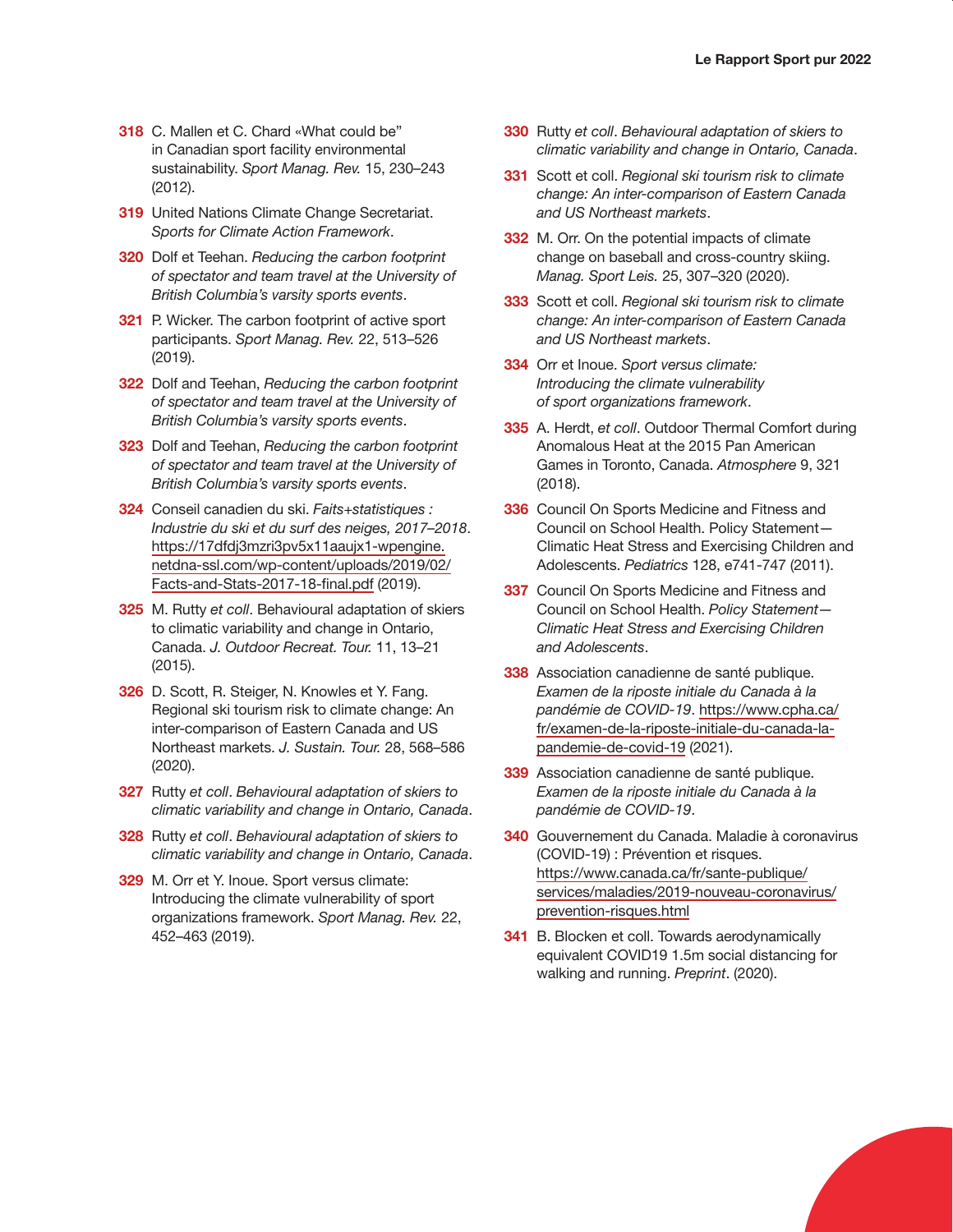- **342** Société canadienne de psychologie. « La psychologie peut vous aider » : Aider les adolescents à faire face aux impacts et aux restrictions liés à la COVID-19. https://cpa.ca/docs/File/Publications/ FactSheets/PW\_HelpingTeensCopeWithImpacts\_ COVID-19\_FR.pdf
- **343** ABACUS Data. Résultats détaillés. Enquête sur l'attitude des Canadiens envers le sport communautaire 2021. Menée pour le compte du Centre canadien pour l'éthique dans le sport. (2021).
- **344** Association canadienne de santé publique. Examen de la riposte initiale du Canada à la pandémie de COVID-19.
- **345** Société canadienne de psychologie. « La psychologie peut vous aider » : Aider les adolescents à faire face aux impacts et aux restrictions liés à la COVID-19.
- **346** H.A. Shepherd et coll. The Impact of COVID-19 on High School Student-Athelete Experiences with Physical Activity, Mental Health and Social Connection. International Journal of Environmental Research and Public Health. 020 3161 5007
- **347** Shepherd et coll. The Impact of COVID-19 on High School Student-Athelete Experiences with Physical Activity, Mental Health and Social Connection.
- **348** ABACUS Data. Résultats détaillés. Enquête sur l'attitude des Canadiens envers le sport communautaire 2021. Menée pour le compte du Centre canadien pour l'éthique dans le sport.
- **349** P. Donnelly et coll. The Implications of COVID-19 for Community Sport and Sport for Development. Commonwealth Moves. https://thecommonwealth.org/sites/default/files/ inline/D17145\_Sport\_Covid\_Series\_PaperOne V5.pdf (2020).
- **350** ABACUS Data. Résultats détaillés. Enquête sur l'attitude des Canadiens envers le sport communautaire 2021 Menée pour le compte du Centre canadien pour l'éthique dans le sport.
- **351** ABACUS Data, Résultats détaillés. Enquête sur l'attitude des Canadiens envers le sport communautaire 2021 Menée pour le compte du Centre canadien pour l'éthique dans le sport.
- **352** Le sport c'est pour la vie. Impact de la COVID-19 sur les organisations sportives locales. Résultats du sondage national. https://sportpourlavie.ca/ wp-content/uploads//2020/07/Infographique-Impact-de-la-COVID-19-sur-les-organisationssportives-locales-FR.pdf (2020).
- **353** Le sport c'est pour la vie. Impact de la COVID-19 sur les organisations sportives locales. Résultats du sondage national.
- **354** Le sport c'est pour la vie. Impact de la COVID-19 sur les organisations sportives locales. Résultats du sondage national.
- **355** Le sport c'est pour la vie. Impact de la COVID-19 sur les organisations sportives locales. Résultats du sondage national.
- **356** Donnelly et coll. The Implications of COVID-19 for Community Sport and Sport for Development.
- **357** Centre de documentation pour le sport. Un sondage national révèle que les organisations sportives locales ont grandement besoin d'aide pour se relever de l'impact de la COVID-19. https://sirc.ca/fr/nouvelles/nationwide-surveyindicates-local-sports-organizations-desperatelyneed-support-to-recover-from-impacts-ofcovid-19/ (2020).
- **358** Société canadienne de psychologie. « La psychologie peut vous aider » : Aider les adolescents à faire face aux impacts et aux restrictions liés à la COVID-19.
- **359** CAMH. Stress et anxiété. Info-santé. https:// www.camh.ca/fr/info-sante/mental-health-andcovid-19/coping-with-stress-and-anxiety (2021).
- **360** ABACUS Data. Résultats détaillés. Enquête sur l'attitude des Canadiens envers le sport communautaire 2021 Menée pour le compte du Centre canadien pour l'éthique dans le sport.